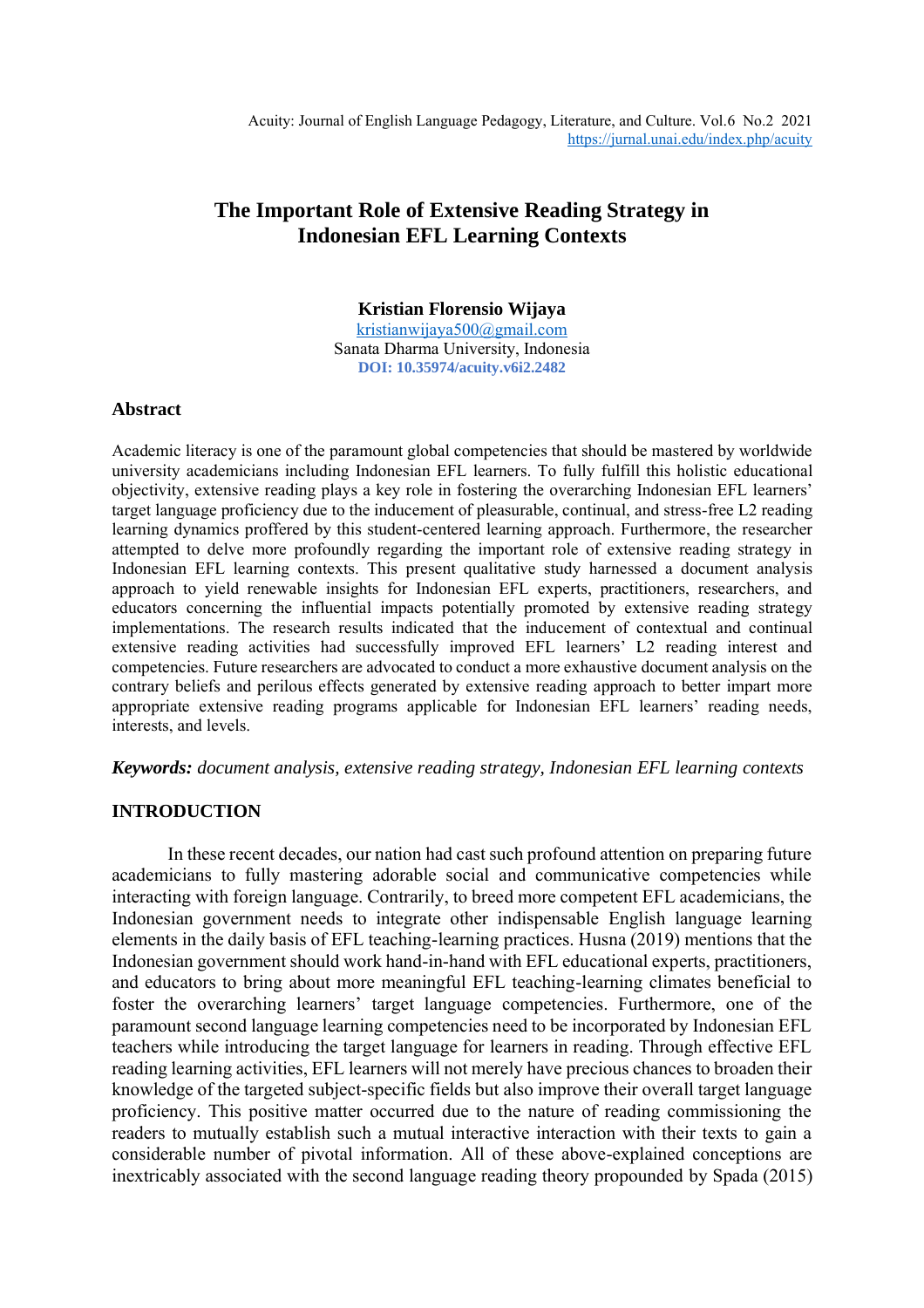stating that to be more successful and proficient EFL academicians, learners are demanded to continuously engage in meaningful L2 reading learning dynamics in which they need to renew their existent knowledge along with target language skills through the potent establishment of an interactive reading schema. Anderson and Nunan (2008) also argue that L2 reading processes are one of the crucial learning trajectories for learners to engage since they will be able to revive, rebuild, and revitalize their existing perspectives in accord with a chunk of new information obtained from the texts.

Undeniably, one of the efficient and meaningful L2 reading strategies language teachers should ponder exhaustively to be inculcated in their daily class basis is extensive reading. The utilization of an extensive reading strategy will potentially promote more striking influential impacts on EFL learners' target language proficiency, learning moods, behaviors, and engagement. Through this strategy, EFL learners will experience a higher degree of L2 reading learning enjoyment due to the maximum exposure of captivating reading materials, free-chosen reading texts attracting their reading interest most, and the feasible reading speed as well as accuracy suitably matched with existing learners' reading proficiency. Day and Bamford (2002) exclaim that the major objectivity of extensive reading is to enable learners to possess mutual access to a plethora of interesting texts leading them to more pleasurable reading learning dynamics. In a similar vein, Salameh (2017) also believes that the appropriate implementations of extensive reading strategy invoke a substantiate number of impactful L2 learning effects for learners in terms of establishing more positive reading attitudes, enriching vocabulary knowledge, increasing learners' reading speed as well as accuracy, elevating the knowledge of the targeted particular specific fields, and ingraining more robust second language learning motivation.

On the contrary, the challenges for Indonesian language teachers to apply extensive reading strategy in their multifarious classroom learning circumstances have increasingly become more risk-taking, energy-draining, and pain-staking second language learning voyage. One of the serious matters hampering language teachers most in a further attempt to incorporate this reading approach in their classroom contexts is negative learners' reading attitudes, behaviors, and judgments toward extensive reading activities. For the majority of Indonesian EFL learners, they have more tendency to do varied appealing activities outside of the classroom walls instead of continuing in an activity leading them to inhabit an anxietyprovoking L2 learning attitude such as reading. Thus, it is easier to discover Indonesian EFL learners who are not passionately interested in reading learning activities, even extensive reading may impart another enticing L2 learning dimension they do not experience earlier in their traditional EFL classes. All of these above-mentioned extensive reading learning issues are closely intertwined with the main challenge of fully applying extensive reading strategy proposed by Martina, Syafryadin, and Utama (2020) arguing that Asian Especially Indonesian EFL learners are more liable to engage in various fascinating activities eroding their stress levels instead of proceeding through time-consuming and tedious activities like reading.

Another uprising L2 reading learning issue hindering language teachers to internalize extensive reading strategy in their second language classroom vicinities is the minimum or absence of rewarding information concerning nature, benefits, accurate implementations, and basic conceptions underlying extensive reading strategy authentic practices. In other words, language teachers have not yet been able to address all of the fruitful L2 reading values potentially reaped by learners through extensive reading activities eventually inhibiting them to form continual, proactive, and positive L2 reading habits in their academic life. These lines of emerging issues are in line with the extensive reading learning issues spreading out in this archipelago adduced by Martina, Syafryadin, and Utama (2020) indicating that nearly all Indonesian EFL learners confessed that extensive reading strategy was a novel learning approach for them leading them to possess a particular misunderstanding of its further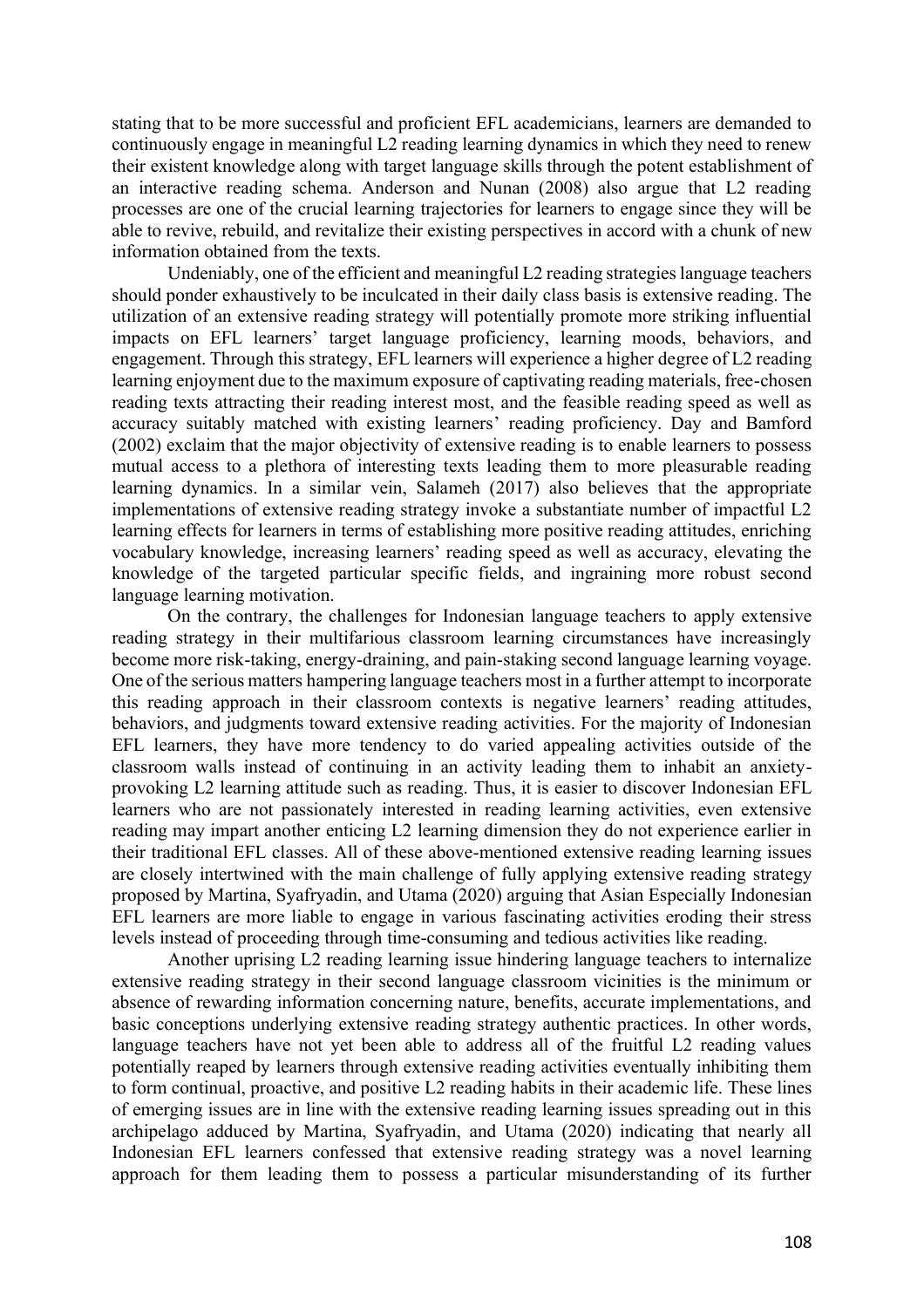implementations, advantages, and strategies to implement it in their daily life basis. To overcome these devastating reading learning hindrances, language teachers are advised to explicate all of the basic tenets, advantageous values, and specific strategies to harness extensive reading strategy into the fullest meaningful levels for learners to transform them into more life-long, autonomous, strategic, and proficient L2 readers infusing laudable target language competencies development. Day and Bamford (2002) underscore the key importance for EFL teachers to introduce more obvious conceptions of extensive reading strategy at the commencement of L2 reading learning activities to dramatically increase their reading learning motivation leading them to the fullest acquisition of other target language skills such as listening, speaking, and writing.

It should always be kept in mind that the major principle of extensive reading strategy is to promote more pleasurable, meaningful, and free-pressurized L2 reading learning events wherein learners are deliberately allowed to select a vast range of texts attracting their reading interest most and suitably matching with their reading levels. This definition is in agreement with the extensive reading theory expounded by Keegan & Stein (2015) arguing that the main aim of extensive reading activities is to bring about more enjoyable reading learning occurrences for learners to proactively and meaningfully engage with a plethora of chosen L2 texts without being heavily suppressed by the particular genres. In converse, the journey to experience all of these positive L2 reading learning merits is not without impediments since EFL learners have to capable of identifying specific texts arousing their reading motivation most, regulating their amount of time as well as particular learning environments to read more efficiently outside of the classroom surroundings, and practicing their reading speed along with accuracy more rigorously to foster their target language proficiency into the utmost levels. Azis & Puspitasari (2019) argue that the further implementations of extensive reading strategy out of the L2 classroom settings have met a considerable number of obstructions due to the energydraining, pain-staking, time-consuming, and anxiety-provoking free-will reading activities wherein EFL learners have to raise more profound self-awareness in selecting the texts mostly appropriate with their reading interest along with proficiency, and crucially they should also be able to exert better controls over their time as well as learning environments to engage more meaningfully in these kinds of autonomous reading activities.

To better degrading all of those aforementioned extensive reading learning issues, Day & Bamford (2002) proposed the top ten major principles of internalizing more meaningful extensive reading activities. The first principle that should be obeyed by both language teachers and learners is the continual exposure of a great number of easy reading materials to maintain readers' interests while meeting with those targeted texts. Secondly, learners must be given the full authority to select the particular reading texts attracting their reading interest most. Thirdly, learners need to read their chosen texts in a silent way to preserve their robust enjoyment degree in reading. Fourthly, learners are commissioned to choose specific reading texts suitable to their existing reading comprehension development to elude them from unintended reading learning frustrating experiences. In the fifth strand, learners are suggested to avoid making use of a dictionary to improve their reading speed as well as accuracy. Going further to the sixth principle, reading speed is one of the pivotal elements that should be embodied fully by learners resulted in more enjoyable reading learning enterprises. In the seventh principle, the reading materials selection should comprise of fewer of an absence of unfamiliar words to enable learners to be more fluent and efficient L2 readers. Furthermore, extensive reading activities also function as one of the meaningful springboards for learners to significantly enhance their reading learning enjoyment along with proficiency simultaneously. The last two essential principles disseminate similar rewarding benefits since language teachers are strongly advised to be more supportive reading learning facilitators and encouragers for learners to constantly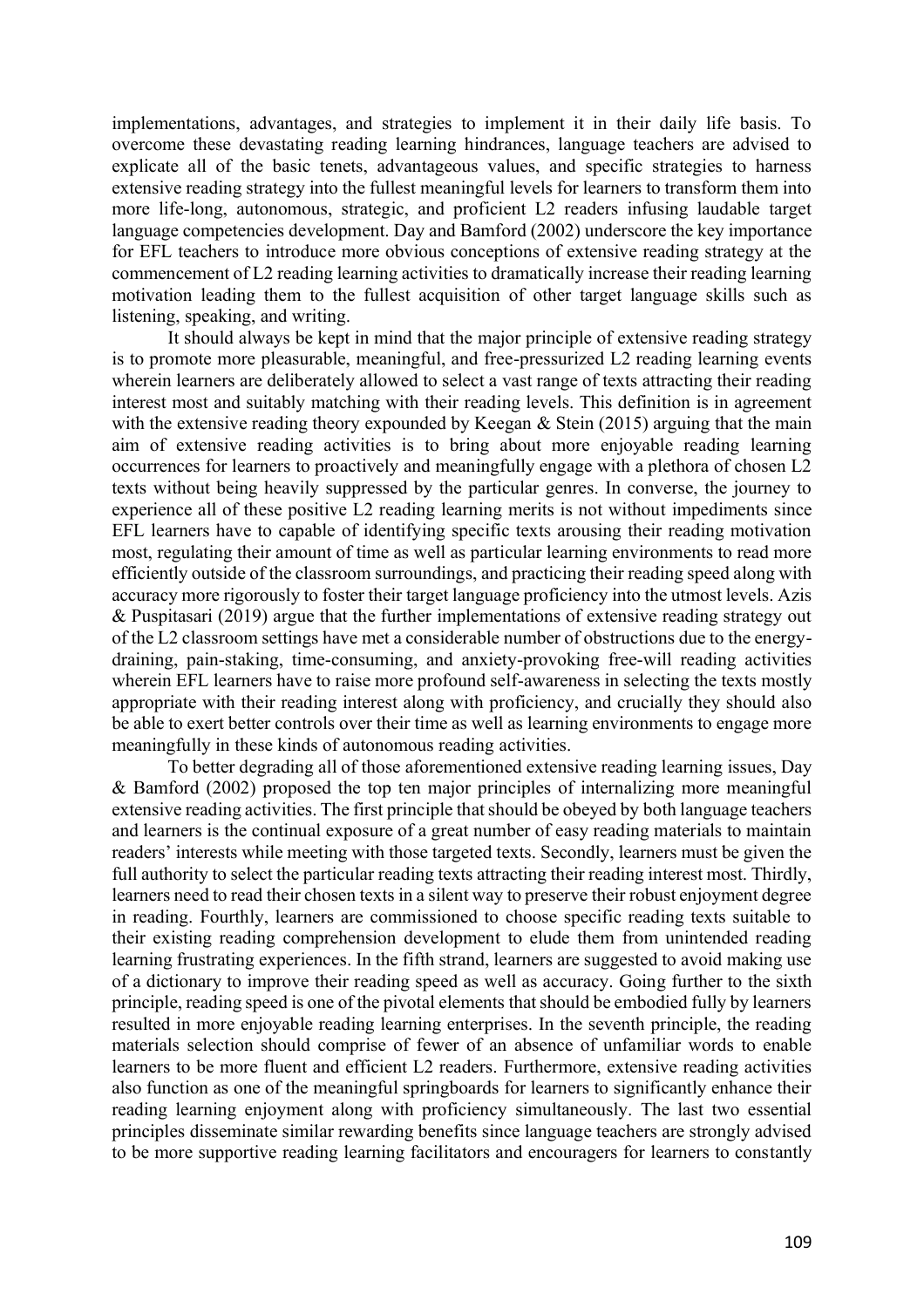proceed to their targeted texts eventually leading them to be more strategic, committed, tenacious, and competent L2 readers.

Concerning the crucial roles of language teachers in promoting more successful and meaning-making extensive reading activities for EFL learners, there are also three major essential roles language teachers have to accommodate while incorporating extensive reading activities in their manifold L2 classroom environments namely becoming more supportive reading facilitators, transforming into the trustworthy ideas-spreading regarding the appropriacy of L2 texts utilization, and transfiguring into more effective problem-solvers for their learners encountering huge obstacles amid L2 reading learning dynamics. All of these rejuvenated roles are in harmony with the top three principles of conducting more rewarding extensive reading activities propounded by Azis & Puspitasari (2019) mentioning that language teachers have to engage continuously in reading a wider range of L2 texts as well as their learners to make this viable reading habits contagious for their learners. In a similar tone, they also advised language teachers to extensively provide a plethora of optional captivating L2 texts suitable with their learners' reading proficiency to cogently convince them that they are not crammed alone in this pain-staking reading learning journey due to the continual series of learning assistances addressed by their teachers. Eventually, language teachers should also be accustomed to playing their renewable roles as supportive encouragers and motivators for their learners, particularly when their reading learning motivation wane due to the serious hurdles impeding their pleasurable reading voyage. It can also be succinctly reiterated that teachers have to impart continuous reading learning assistance and effective problem-solving strategies for their learners to everlastingly cultivate their reading interest and competencies. This ultimate crucial role is in concord with the theory of extensive reading activities for language teachers proposed by Celik (2018) adducing that teachers need to play their roles as proactive helpers and solution providers for EFL learners undergoing particular reading learning obstacles amid extensive reading activities.

Ruminating over the advantageous values, appropriate implications, and strenuous challenges of incorporating extensive reading strategy in Indonesian EFL learning contexts, it becomes indispensably crucial for Indonesian educational experts, practitioners, stakeholders, and teachers to work more mutually in designing extensive reading materials appropriate to EFL learners' reading learning interest, preferences, and levels. Hence, by conducting this present qualitative study, the researcher attempted to impart such greater depth delineations regarding the gigantic L2 learning merits promoted by effective extensive reading strategy applications in a vast array of Indonesian EFL teaching-learning contexts. By doing so, the researcher feels certain that language teachers will be more prompted to dedicate their valuable teaching time to implement extensive reading activities in their EFL daily-basis classroom practices due to the fruitful target language benefits waiting for the further amelioration of ELT classroom climates as well as the striking improvements of EFL learners' L2 reading motivation and proficiency development. To fulfill this research objectivity, one research problem was enacted in this study namely: To what extent does extensive reading strategy is deemed as one of the important L2 learning springboards in Indonesian EFL learning contexts?

## **METHODS**

This qualitative study was conducted in the support of document analysis. This research method was chosen to unearth the significance of prior findings generated by prior relevant studies. To comply with this research objectivity, the researcher conscientiously selected 30 chosen articles suitable with the major theme of this study; The Important Role of Extensive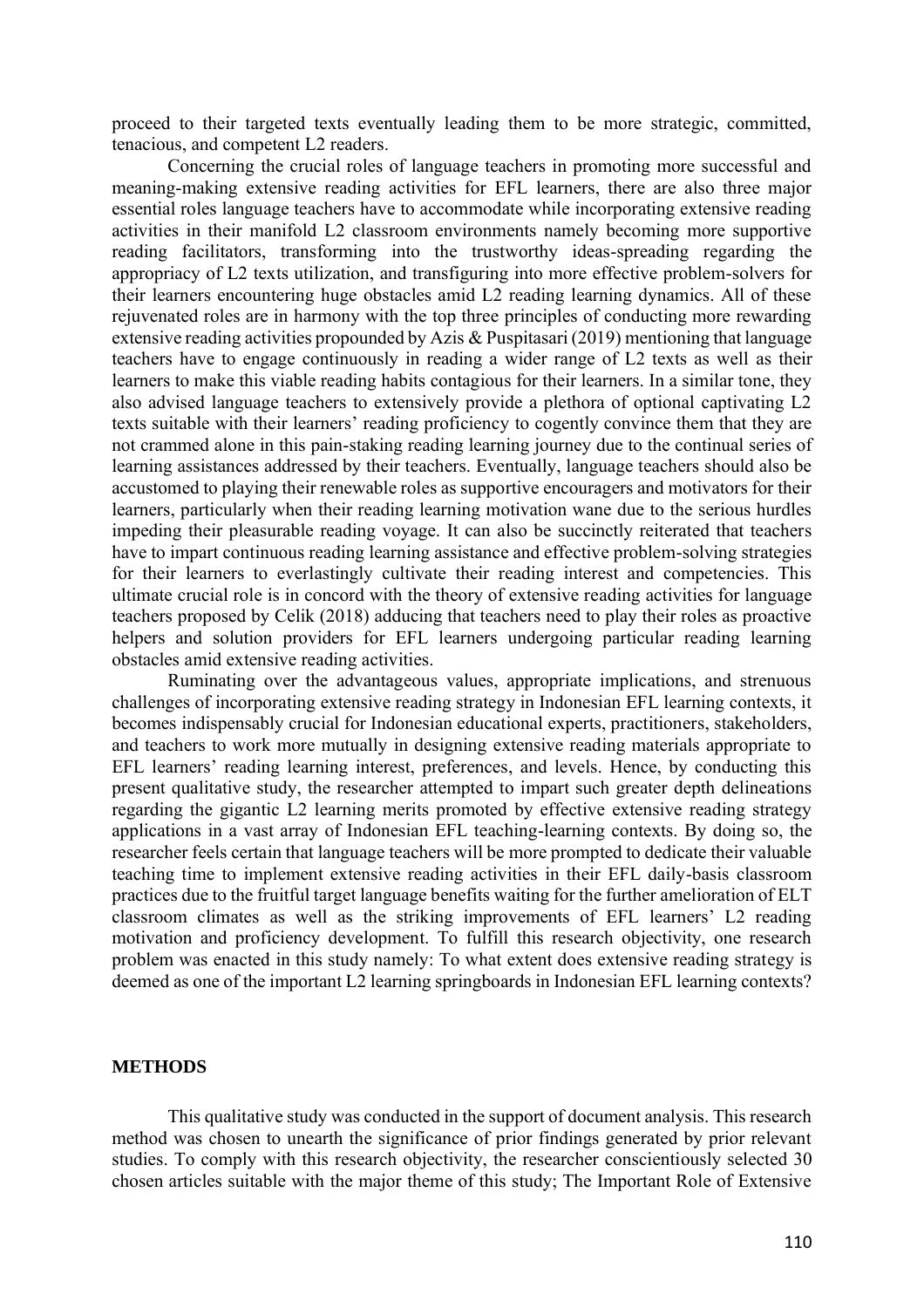Reading Strategy in Indonesian EFL Learning Contexts. More specifically, two major considerations hovered in the researcher's beliefs while stipulating those 30 articles namely the pros and cons underlying the implementations of extensive reading strategy in Indonesian EFL Learning Contexts as well as the influential impacts promoted by this L2 reading learning strategy for the betterment of EFL learners' overarching target language proficiency development. After successfully fulfilling those 2 above-mentioned criteria, the researcher explicated each major finding unveiled by the previous 30 articles argumentatively to cogently convince Indonesian EFL experts, practitioners, and educators to incorporate extensive reading strategy as one of the efficient second language learning approaches rewarding for the striking advancement of EFL learners' language learning competencies. To fully embody all of these stipulated objectivities, the researcher planned to categorize each main finding into a specific clusterization of research themes focusing on explicating the crucial importance of continually disseminating extensive reading strategy in Indonesian EFL learning Contexts. Those 3 Major research themes could be discerned in these following provided lines namely: (1) Extensive reading strategy enables EFL learners to be more avid and proficient L2 readers, (2) An indispensable need to design more contextual and real-life based extensive reading materials, and (3) An emerging requirement to induce more rigorous extensive reading activities to better promote life-long reading characters for EFL learners. To impart more in-depth delineations out of the discovered research themes, the specific relevant research results would be integrated into tables and more in-depth explications of these findings would be deciphered argumentatively.

# **RESULTS AND DISCUSSION**

As mentioned in the prior subsection, this present qualitative study attempted to shed new enlightenment regarding the crucial importance of incorporating extensive reading strategy in multivariate Indonesian EFL learning contexts. To fulfil this research objectivity, this section heeds more exhaustive attention on expounding all of the major rewarding insights obtained from the 30 prior studies of extensive reading implementations run in this archipelago. Each categorization and explication will be supported by the table and potent argumentations.

| Theme 1              |    | Authors                                                    |
|----------------------|----|------------------------------------------------------------|
| The<br>Advantages    | of | Iftanti and Shofiya (2018); Husna (2019); Isnaini, Faizin, |
| Extensive<br>Reading |    | and Anisa, R. N. (2021); Roza and Khairani (2019); Umam    |
| Strategy             |    | (2013); Yanto, Saefullah, and Kwary (2020); Yuliansyah     |
|                      |    | (2019); Ermerawati (2019); Delfi and Yamat (2017); Delfi   |
|                      |    | and Yamat (2017); Anindita (2020).                         |
|                      |    |                                                            |
|                      |    |                                                            |
|                      |    |                                                            |
|                      |    |                                                            |
|                      |    |                                                            |
|                      |    |                                                            |
|                      |    |                                                            |

Table 1 The Advantages of Extensive Reading Strategy

Regarding what had been stated in table 1, it can be conjectured that the previous 11 extensive reading studies compartmentalized in this table concurred that extensive reading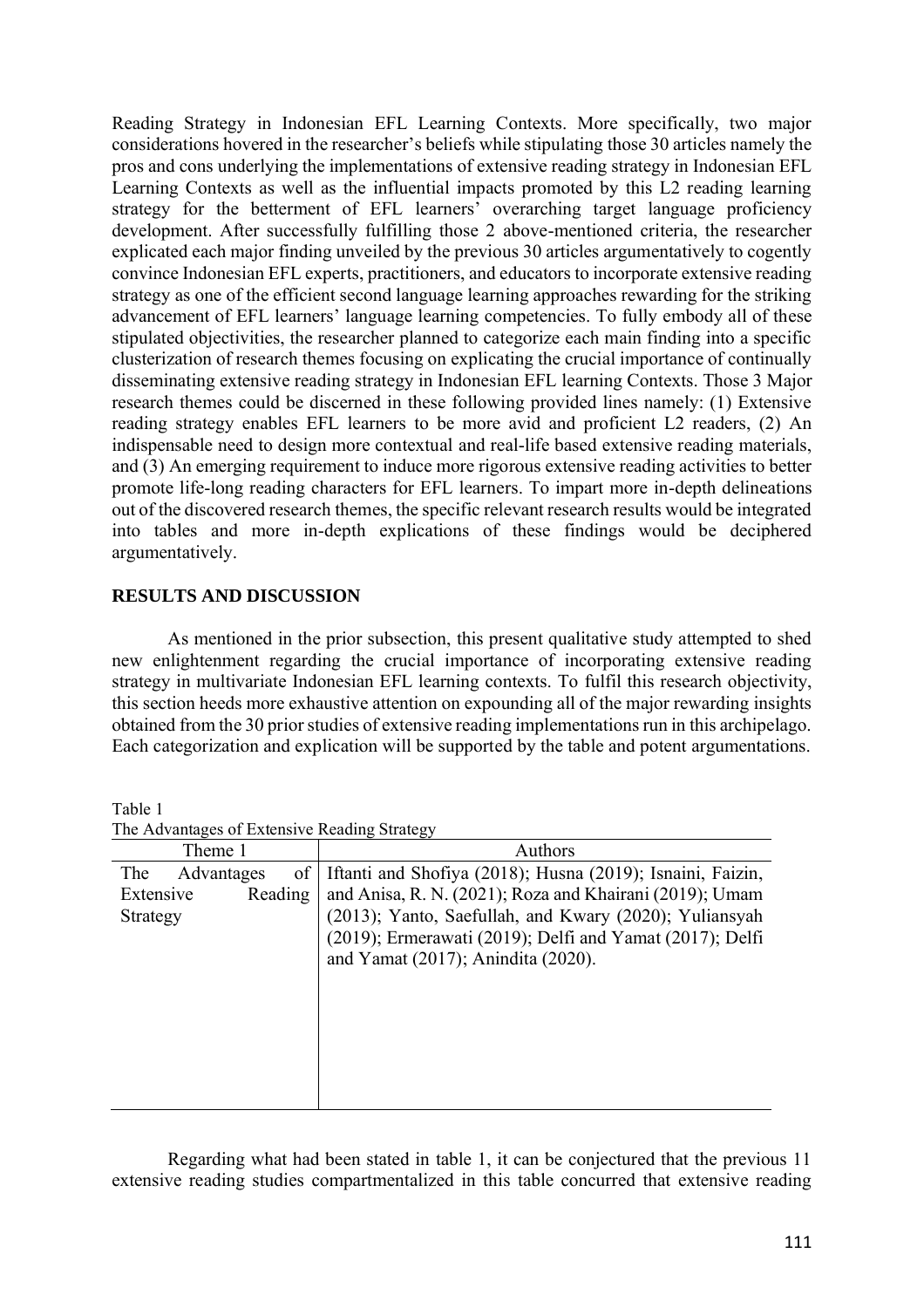strategy allows EFL learners to be more avid and proficient L2 readers. These positive L2 learning outcomes taking place due to the long-lasting pleasurable, stress-free, and selfcentered reading learning activities undergone by EFL learners. These major notions of extensive reading strategy were well sanctioned by a prior study of the nature of extensive reading strategy plied by Umam (2013) discovering that the further implementations of extensive reading strategy should be continually extended outside of L2 classroom contexts to enable learners to experience more enjoyable second language reading learning experiences, erect more robust self-confidence, and improve their target language proficiency into the fullest potentials. All of these aforementioned attributes are deemed as essential springboards to breed more passionate and proficient L2 readers.

In a similar trajectory, the possibility to ingrain all of these admirable L2 reading characters within Indonesian EFL learners are widely open since extensive reading strategy can also bring about striking improvements for their vocabulary growth. Of course, this success also reckons for teachers' mutual reading assistance in which they provide a vast array of interesting reading learning materials suit their learners' reading learning needs, interest, preferences, and competencies to better prompt them to be more independent L2 readers infusing more potent willingness to read a wide array of distinctive L2 texts finally transforming them into more competent L2 readers inculcating more advanced vocabulary development. This positive value is in concord with the major finding of an extensive reading program study conducted by Yanto, Saefullah, & Kwary (2020) unfolding that the majority of university EFL learners had successfully improved their target language competencies including their vocabulary knowledge after being constantly supervised by their teachers in selecting the most appropriate L2 reading texts suit them most.

The beneficial influences promoted by extensive reading strategy do not halt in the higher educational institutions only since the great impacts of it also goes in a similar trajectory as well for EFL young learners. As EFL young learners still need to be supervised more intensively in developing more positive reading habits throughout their daily basis, extensive reading strategy plays such a pivotal role in this area since captivating and meaningful extensive reading activities will potentially enable EFL young learners to foster their four major skills of the target language; reading, writing, speaking, and listening simultaneously, improve their particular reading interest, and inculcate consistent reading habits in their daily life. All of these rewarding benefits are in partnership with the major finding of an online extensive reading study run by Ermerawati (2019) unveiling that nearly all of the Indonesian EFL young learners had formed more positive reading behaviour after fully taking part in the interactive online extensive reading activities incorporated by their teachers. Based on all of these brief overviews, it has become one of the main duties for Indonesian EFL teachers to internalize extensive reading strategy in their multifarious L2 learning circumstances to transfigure learners into more competent L2 readers possessing a multitude of laudable reading attributes in their disposal enshrouding of richer vocabulary knowledge, passionate reading interest, and proactive reading attitudes.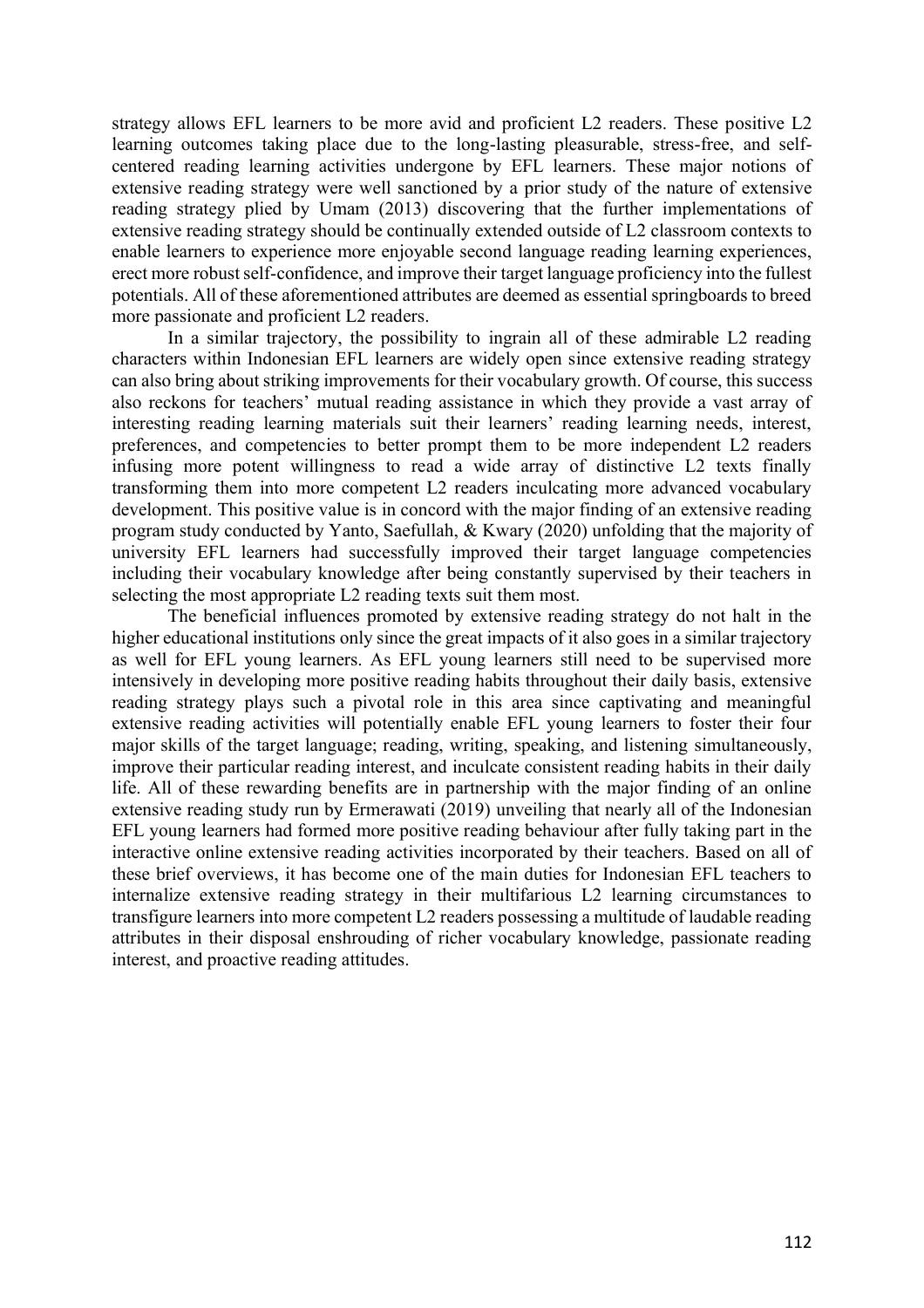Table 2 The Inducement of Authentic Extensive Reading Materials

| Theme 2                  | Authors                                                  |
|--------------------------|----------------------------------------------------------|
| of<br>The<br>Inducement  | Susani (2018); Syofia Delfi and Yamat (2017); Anisa      |
| Extensive<br>Authentic   | (2019); Azis & Puspitasari (2019); Astari (2018);        |
| <b>Reading Materials</b> | Iswandari & Paradita (2019); Kurniati & Suthum (2019);   |
|                          | Seken & Artini (2013); Fithriani, Paradisca, Sugiarto, & |
|                          | Drajati (2020); Azzahra, Gunardi, Nugeraha, Almuharam,   |
|                          | Hidayat, Syukri, & Aulia (2021); Yulia (2018); Anandari  |
|                          | & Iswandari (2019); Permatasari & Wijayanto (2020);      |
|                          | Waring $&$ Husna (2019).                                 |
|                          |                                                          |
|                          |                                                          |

Concerning a group of relevant studies integrated into table 2, it can be surmised that all 14 prior extensive reading studies mutually indicated that it is such a crucial matter for Indonesian EFL teachers to enact more contextual and real-life based extensive reading materials to cultivate learners' L2 reading interest in a long-term trajectory, improve their reading learning achievements, get them closer to reap more fruitful reading learning outcomes, and foster their overarching reading competencies into the utmost levels. All of these 4 core values seem to concur with the 4 major advantages of internalizing more authentic extensive reading learning materials on an everyday classroom basis adduced by Susani (2018) mentioning that learners will be able to enjoy the whole extensive reading processes, improve their reading scores, grab more gratifying reading learning outcomes, and become more competent L2 readers when teachers fully integrate authentic extensive reading materials touch upon their tangible real-life contexts.

Besides promoting significant target language competencies improvement and invoking more passionate L2 reading interest, the utilization of authentic extensive reading learning materials will also lead learners to become more broad-minded academicians skillful in searching for high-quality L2 reading texts completely matched with their reading levels and interest. Another essential value worth highlighting here that through the use of authentic extensive reading learning materials, the mutual collaboration between language teachers and parents will be corroborated as well since parents can provide mutual reading assistance for their children at home due to the familiar topics tightly interwoven with their daily basis. These lines of arguments lend further support from the 2 out of 4 main findings unearthed by Azis & Puspitasari (2019) suggesting language teachers incorporating more authentic extensive reading learning materials in their classroom contexts to raise EFL learners' self-awareness in choosing qualified L2 texts best suit them and address such a purposeful indirect guideline for parents to rigorously monitor their children's reading activities at their home-daily basis. Similarly, continual implementations of authentic extensive reading learning materials can also

possibly promote significant academic writing improvements as well as L2 learning autonomy for Indonesia University EFL learners since there is a mutual interplay among the designated extensive reading learning materials, academic writing tasks, and particular reading learning styles possessed by learners prompting them to continuously engage more proactively in reading a plethora of L2 texts indirectly impacting their academic writing performances. This argument seems to conform with the classic L2 learning principles denoting that the more we read, the better our writing performances are. These conceptions are germane to the main important findings of authentic extensive reading learning materials study plied by Seken & Artini (2013) encouraging language teachers to fully incorporate real-life based extensive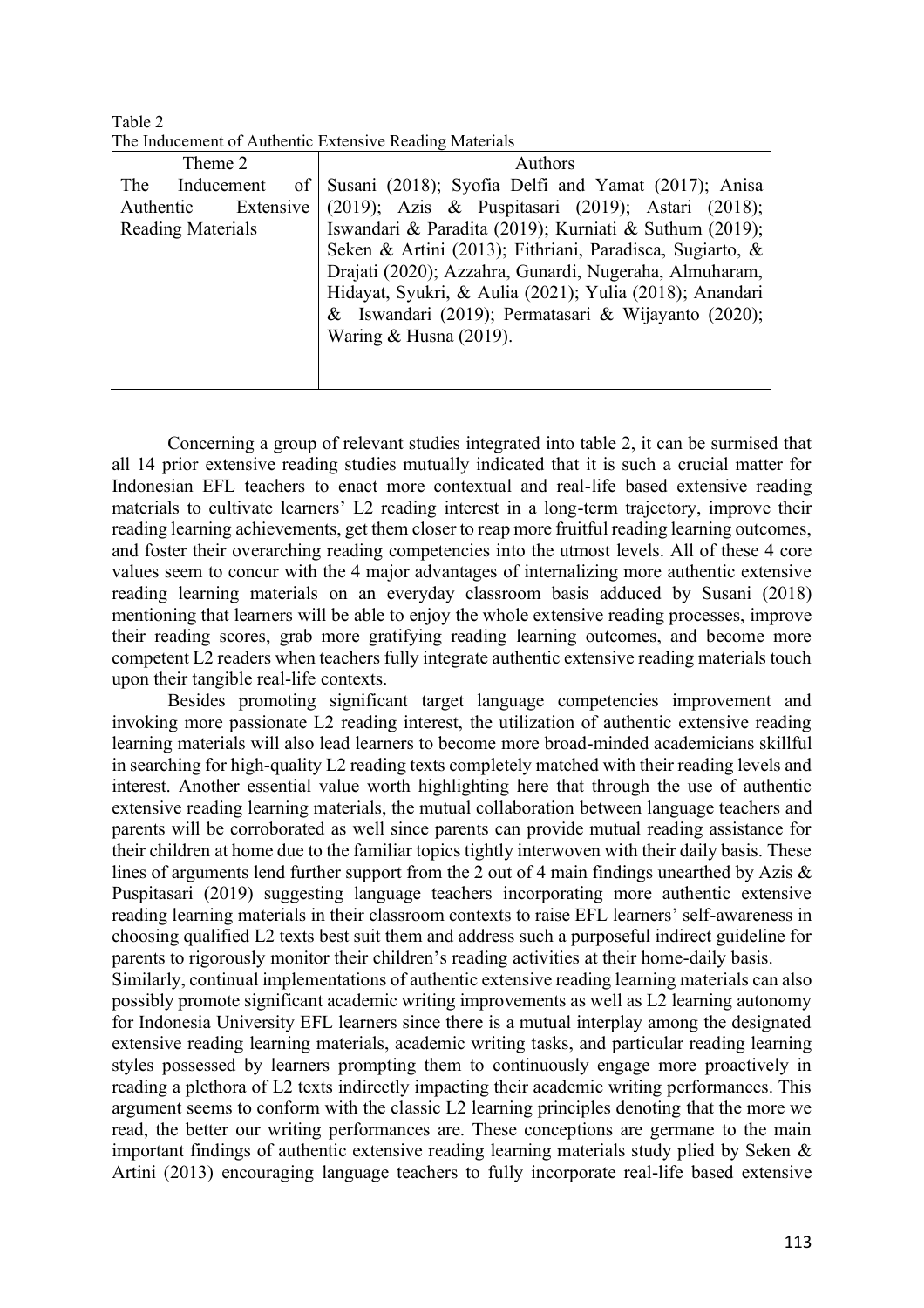reading learning materials suitable for Indonesian EFL learners' reading learning styles along with academic writing competencies growth to bring about positive impacts for their further academic reading and writing learning achievements reciprocally. In line with what has been stated above, it is worth accentuating here that the incorporation of authentic extensive reading learning materials should be released timely in multivariate Indonesian EFL learning contexts to drive our learners to become more autonomous, strategic, and skilful L2 readers who are not merely keen on reading plenty of diverse reading texts but also harness the impactful values taken from those selected materials to foster another paramount academic learning aspect indispensably needed for their future live pathways; academic writing skills.

Table 3 The Nascence of Life-Long L2 Readers

| Theme 3                                              | Authors                                                                                                                                       |
|------------------------------------------------------|-----------------------------------------------------------------------------------------------------------------------------------------------|
| The Nascence of Life-<br>Long L <sub>2</sub> Readers | Martina, Syafryadin, & Utama (2020); Lestari & Yusra<br>(2014); Taembo (2018); Ariana (2016); Retnaningdyah,<br>Tyasnurita, & Prastyo (2020). |
|                                                      |                                                                                                                                               |

Although the last table only cast a glimpse of few prior extensive reading studies, the important values yielded by these 5 specific studies should be potently underscored since all these groups of prior studies agreed that there is an emerging requirement for language teachers to internalize more rigorous extensive reading activities to better promote life-long L2 reading characters for EFL learners. To refresh our mind, the propelling factors cogently enable EFL learners to become more life-long L2 readers are the gratifying reading learning achievements, supportive reading learning assistances continually addressed by language teachers, and striking vocabulary knowledge improvements. All of these 3 major encouragers strongly prompt EFL learners to not merely foster their second language learning competencies along with invoking more positive L2 reading attitudes on their continuous daily basis. These rewarding L2 reading learning matters occur since learners had grounded more robust selfconfidence, self-awareness, and self-beliefs that they were capable of experiencing even greater L2 reading learning success beneficial for their future lives while by consistently committing to engage in extensive reading activities without being restricted by time and space as well as formal classroom learning constraints.

Three prior studies of the significant utilities addressed by extensive reading activities are also expounded succinctly in the following provided lines. The first study was conducted by Taembo (2018) unveiling that the majority of Indonesian EFL learners had dramatically improved their L2 reading test achievements after engaging in extensive reading activities, which in turn, prompt them more rigorously to continue proceeding to this activity outside of the classroom learning surroundings. In an identical study, Ariana (2016) also revealed that nearly all of the Indonesian University EFL learners undergone more significant vocabulary knowledge improvements after taking part in extensive reading activities. This may be due to the mutual correlations between their existent vocabulary knowledge and the immediate nature of incidental vocabulary learning induced by extensive reading strategy potentially broadening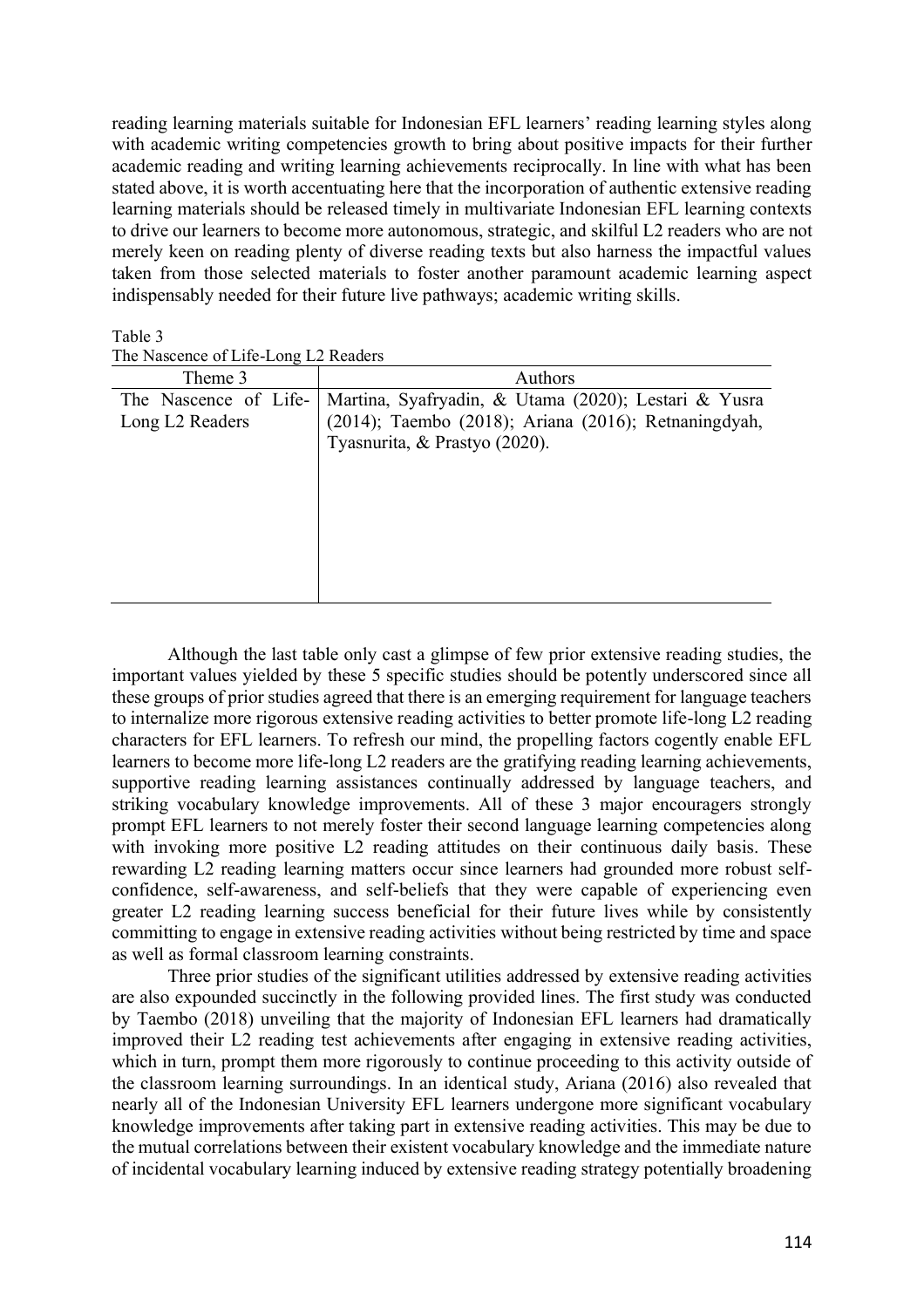their word amounts swiftly in an enjoyable manner. In the ultimate study, Retnaningdyah, Laksono, Tyasnurita, & Prastyo (2020) advocated language teachers to implant a substantiate number of L2 graded reading materials in their extensive reading activities to provide more supportive L2 reading learning assistances for EFL learners to strive as well as thrive altogether, foster their target language literacy competencies, and transform them become more life-long L2 readers. As a taken point, it is of necessary importance for Indonesian EFL teachers to impart continual extensive reading activities in their varied L2 learning vicinities to bring learners closer to more efficient, meaningful, and fullest second language acquisition perhaps increasing their self-confidence to continue reading a wide variety of L2 texts indirectly shaping them to be more life-long L2 readers.

### **CONCLUSION**

In closing, the major big takeaways drawn from this present study were the continual, contextual, and rigorous extensive reading practices would possibly donate striking influential impacts for EFL learners' L2 reading learning motivation, target language competencies improvement, and laudable L2 reading learning behaviors indispensably required to breed more proficient, competitive, and skillful L2 academicians in the future life events. Hence, although the extensive reading strategy is identical with self-independent readers emphasizing on student-centered approach, language teachers are advised to play their rejuvenated roles as supportive reading learning facilitators, solid encouragers, and judicious decision-makers, particularly while their learners are crammed with a plethora of L2 reading learning impediments that may hamper the enjoyable extensive reading dynamics. For the betterment of this current qualitative study, future researchers are recommended to overview a vast array of extensive reading articles in the identical arena by heeding more exhaustive attention on the contradictory beliefs along with the disadvantages of extensive reading strategy to righteously impart another side of the coin regarding the hazardous effect of this strategy and the proposals of probable solutions for Indonesian EFL experts, researchers, practitioners, and educators to overcome those specific shortcomings.

## **REFERENCES**

- Anandari, C. L., & Iswandari, Y. A. (2019). Extensive Reading in Indonesian Schools: A successful story. *Teflin Journal*, *30*(2), 137-152.
- Anderson, N. J., & Nunan, D. (2008). *Practical English Language Teaching: Reading*. McGraw-Hill ESL/ELT.
- Anindita, C. (2020). EFL Students 'Perception towards Extensive Reading Practices in Higher Education Level. *RETAIN*, *8*(4).
- Anisa, R. N. (2019). Series of Nusantara Folklore Storybooks as the Media for Extensive Reading for Indonesia Elementary Students. *ELT in Focus*, *2*(2), 72-76.
- Ariana, A. (2016). *Incidental Vocabulary Learning through Extensive Reading (A Study of Students in Muhammadiyah University of Makassar)* (Doctoral dissertation, Pascasarjana).
- Astari, D. R. (2018). Survey on Students Intrinsic Motivation Inventory in Extensive Reading Class. *Socio Cultural Journal, 19*(2), 1-15.
- Azis, A. R., & Puspitasari, E. (2019). Book Review Podcasting in the Implementation of Extensive Reading: Exploring the Students' Benefits. *Journal of Foreign Language Teaching and Learning*, *4*(1), 28-42.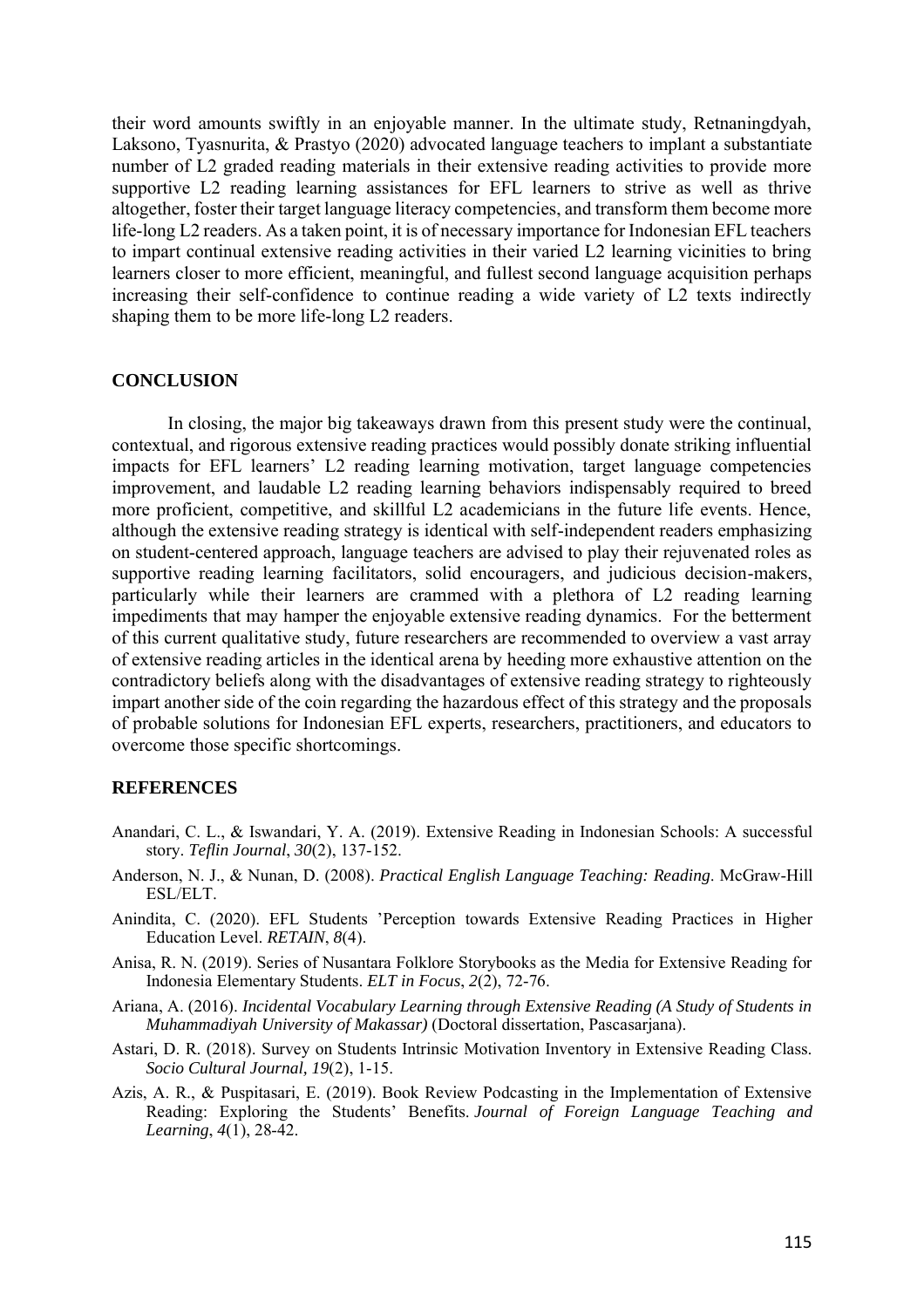- Azzahra, A., Gunardi, A. R., Nugeraha, A. M., Almuharam, M. K. J., Hidayat, M. T., Syukri, M. Y., & Aulia, S. (2021). Improvement Extensive Reading Interest Primary School Pupils Bone-Bilingual Book Covid-19 Pandemic. *UICELL Conference Proceeding* (pp. 165-172).
- Celik, B. (2018). Effects of Extensive Reading on Learners: How it Develops Certain Points in Vocabulary and Sentence Structure. *International Journal of English Linguistics*, *8*(2), 73-84.
- Day, R., & Bamford, J. (2002). Top Ten Principles for Teaching Extensive Reading. *Reading in a Foreign Language*, *14*(2), 136-141.
- Delfi, S., & Yamat, H. (2017). An Analysis of Reading Performances of Indonesian EFL Learners for Extensive Reading Practice. *Journal of Educational Sciences*, *1*(1), 35-44.
- Delfi, S., & Yamat, H. (2017). Extensive Reading in Developing Language Competency for Indonesian EFL Learners Majoring in English. *IJELTAL (Indonesian Journal of English Language Teaching and Applied Linguistics)*, *1*(2), 153-164.
- Ermerawati, A. B. (2019). The Application of Let's Read! in Extensive Reading Class: Integrating MALL and Task-Based Learning. *Elementary School Forum Mimbar Sekolah Dasar, 6* (3), 317- 329.
- Husna, N. (2019). Developing Students' Critical Thinking through an Integrated Extensive Reading Program. *Teflin Journal*, *30*(2), 212-230.
- Iftanti, E., & Shofiya, A. (2018). EFL Students' Responses on the Implementation of Extensive Reading Program to Build Love of Reading in English. *Lingua Scientia Language Journal*, *10*(1), 143-158.
- Isnaini, M., Faizin, F., & Anisa, R. N. (2021). Integrating Cultural Materials as the Media for Extensive Reading for Teaching Bahasa Indonesia as Foreign Language. *Satwika: Kajian Ilmu Budaya dan Perubahan Sosial*, *5*(1), 131-141.
- Iswandari, Y. A., & Paradita, L. I. (2019). Extensive Reading in EFL Settings: A special Interview with Professor Paul Nation. *TEFLIN Journal*, *30*(2), 187-196.
- Keegan, P., & Stein, K. (2015). Extensive Reading in Theory and in Practice. *Modern English Teacher*, *24*(1), 52-54.
- Kurniati, V. S. D., & Suthum, K. (2019). Promoting Autonomous Learning Using Self-Discovery Technique with Self-Prepared Worksheets in Extensive Reading Class. *Tamansiswa International Journal in Education and Science*, *1*(1).
- Lestari, Y. B., & Yusra, K. (2014). Investing Academic Speaking through Guided Extensive Reading: A Case Study in Extensive Reading Class at English Department Mataram University Indonesia. In *Proceedings of the 61st TEFLIN International Conference* (pp. 412-415).
- Martina, F., Syafryadin, S., & Utama, J. A. (2020). The Practice of Extensive Reading among EFL Learners in Tertiary Level. *Yavana Bhasha: Journal of English Language Education*, *3*(2), 56-72.
- Paradisca, M. L., Sugiarto, I. C., & Drajati, N. A. (2020). The Students' Perception of Using Extensive Reading Material Based on CEFR Framework. *English Community Journal*, *4*(2), 144-153.
- Permatasari, I., Wijayanto, A., & Kristina, D. (2020). The Strengths and Weaknesses of Extensive Reading using Wattpad; Students' Perceptions. *Indonesian Journal of EFL and Linguistics*, *5*(2), 373-387.
- Retnaningdyah, P., Laksono, K., Tyasnurita, R., & Prastyo, A. B. (2020). Graded Readers in Indonesia: A Review. In *International Conference on Research and Academic Community Services (ICRACOS 2019)* (pp. 205-208). Atlantis Press.
- Roza, V., & Khairani, Z. (2019). Students' Attitude toward Extensive Reading at English Education Study Program in IAIN Bukittinggi. *BICED, 19*(8), 1-10.
- Salameh, L. A. M. (2017). Investigating the Effect of Extensive Reading on EFL Learners' Reading Attitudes at Hail University in KSA. *Journal of Education and Practice*, *8*(8), 7-15.
- Seken, K., & Artini, L. P. (2013). The Effect of Extensive Reading and Learning Style on Academic Writing Competency of Semester Five Students of STKIP Hamzanwadi Selong. *Jurnal Pendidikan Bahasa Inggris Indonesia*, *1*(13), 1-13.
- Spada, N. (2015). SLA Research and L2 Pedagogy: Misapplications and Questions of Relevance. *Language Teaching*, *48*(1), 69.